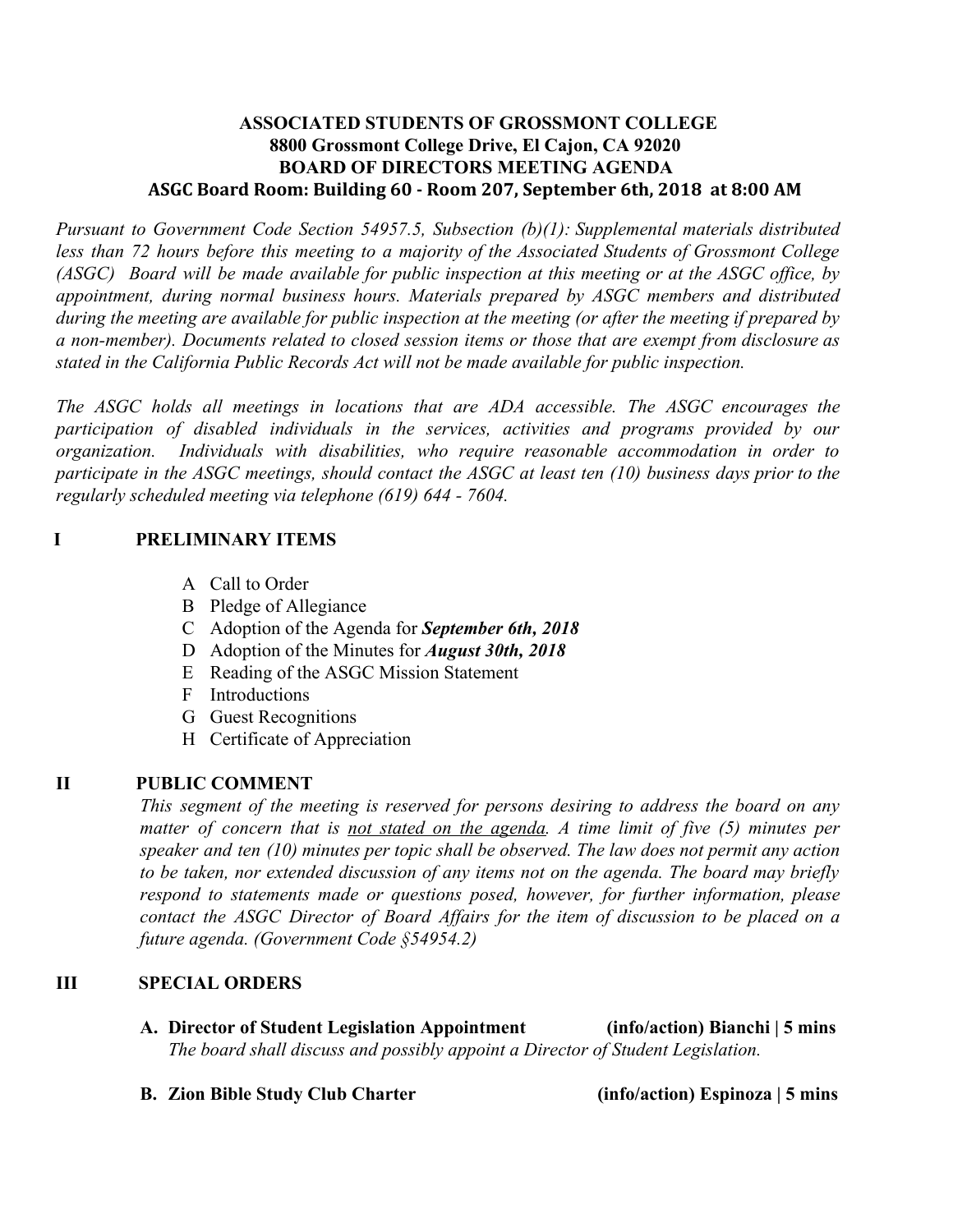*The board shall discuss and possibly approve the Zion Bible Study Club's charter for the 2018-19 academic school year.*

## **IV UNFINISHED BUSINESS**

**A. Approval of a Member (info/action) Bianchi | 5 mins** *The board shall discuss and possibly approve Robert Rono to become a Board Member.*

## **V NEW BUSINESS**

- **A. Approval of Board Member: Jonathan Whitney (info/action) Bianchi | 5 mins** *The board shall discuss and possibly approve of Jonathan Whitney as a Board Member for the 2018-19 academic school year.*
- **B. Approval of Board Member: Matthew Simon (info/action) Bianchi | 5 mins** *The board shall discuss and possibly approve of Matthew Simon to as a Board Member for the 2018-19 academic school year.*
- 

**C. ASGC Lockers (info/action) Espinoza | 10 mins**

*The board shall discuss and possibly approve 10 ASGC lockers to be donated to chartered clubs for the semester.*

## **VI STUDENT REPRESENTATION FEE**

# **A. Fall 2018 General Assembly (info/action) Bianchi | 5 mins** *The board shall discuss and possibly approved up to 10,000 for 10 ASGC Board Members and one ASGC Advisor to attend General Assembly from October 26th-28th in Ontario,CA*

# **VII REPORTS (2 min each Member)**

- A Director of Website Development (Vacant)
- B Director of Publicity (Vacant)
- C Director of Campus Activities (Vacant)
- D Director of Board Affairs (Vacant)
- E Director of Student Legislation (Vacant)
- F Board Members
- G Vice President of Finance
- H Executive Vice President
- I Student Trustee
- J Advisor
- K President

## **VIII INFORMAL DISCUSSION**